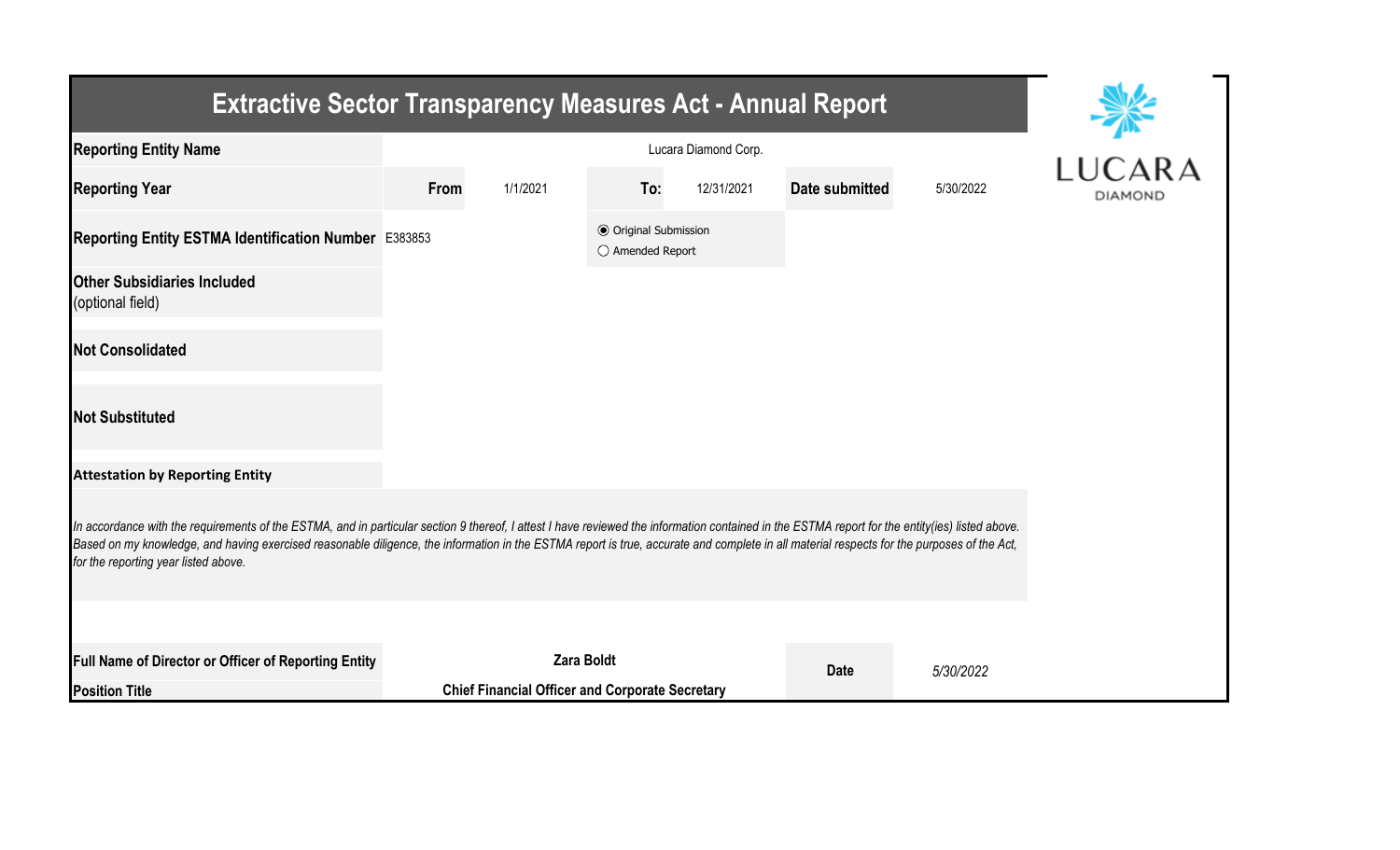| <b>Extractive Sector Transparency Measures Act - Annual Report</b>                                                                                                                                                              |                                                       |                                                                                      |              |                  |                            |                                |                  |                  |                                                      |                                      |                     |  |
|---------------------------------------------------------------------------------------------------------------------------------------------------------------------------------------------------------------------------------|-------------------------------------------------------|--------------------------------------------------------------------------------------|--------------|------------------|----------------------------|--------------------------------|------------------|------------------|------------------------------------------------------|--------------------------------------|---------------------|--|
| <b>Reporting Year</b>                                                                                                                                                                                                           | From:                                                 | 1/1/2021                                                                             | To:          | 12/31/2021       |                            |                                |                  |                  |                                                      |                                      |                     |  |
| <b>Reporting Entity Name</b>                                                                                                                                                                                                    |                                                       | Lucara Diamond Corp.                                                                 |              |                  | Currency of the Report USD |                                |                  |                  |                                                      |                                      |                     |  |
| <b>Reporting Entity ESTMA</b>                                                                                                                                                                                                   |                                                       |                                                                                      |              |                  |                            |                                |                  |                  |                                                      |                                      |                     |  |
| <b>Identification Number</b>                                                                                                                                                                                                    |                                                       | E383853                                                                              |              |                  |                            |                                |                  |                  |                                                      |                                      |                     |  |
| <b>Subsidiary Reporting Entities (if</b><br>necessary)                                                                                                                                                                          |                                                       |                                                                                      |              |                  |                            |                                |                  |                  |                                                      |                                      |                     |  |
| <b>Payments by Payee</b>                                                                                                                                                                                                        |                                                       |                                                                                      |              |                  |                            |                                |                  |                  |                                                      |                                      |                     |  |
| Country                                                                                                                                                                                                                         | Payee Name <sup>1</sup>                               | Departments, Agency, etc within Payee that Received Payments <sup>2</sup>            | <b>Taxes</b> | <b>Royalties</b> | Fees                       | <b>Production Entitlements</b> | <b>Bonuses</b>   | <b>Dividends</b> | <b>Infrastructure</b><br><b>Improvement Payments</b> | <b>Total Amount paid to</b><br>Payee | Notes <sup>34</sup> |  |
| Botswana                                                                                                                                                                                                                        | Government of Botswana                                | Botswana Ministry of Minerals, Energy and Water Resources                            | ۰.           | 25,030,000       | <b>Contract</b>            | <b>Section</b>                 | <b>Section</b>   | $\sim$ 10 $\pm$  | н.                                                   | 25,030,000                           |                     |  |
| Botswana                                                                                                                                                                                                                        | Government of Botswana                                | Botswana Unified Revenue Service ("BURS")                                            | 890,000      | $\sim$           | 380,000                    | $\sim$ 10 $\pm$                | $\sim$ 100 $\pm$ | $\sim$           | $\sim$                                               | 1,270,000                            |                     |  |
| Botswana                                                                                                                                                                                                                        | Government of Botswana                                | Ministry of Land Management, Water and Sanitation Services (Ngwato land board)       |              | $\sim$           | 10,000                     | $\sim$                         | <b>A</b>         | $\sim$           | $\sim$                                               | 10,000                               |                     |  |
|                                                                                                                                                                                                                                 |                                                       |                                                                                      |              |                  |                            |                                |                  |                  |                                                      |                                      |                     |  |
|                                                                                                                                                                                                                                 |                                                       |                                                                                      |              |                  |                            |                                |                  |                  |                                                      |                                      |                     |  |
|                                                                                                                                                                                                                                 |                                                       |                                                                                      |              |                  |                            |                                |                  |                  |                                                      |                                      |                     |  |
|                                                                                                                                                                                                                                 |                                                       | The 'Basis of ESTMA report preparation' appendix is an integral part of this report. |              |                  |                            |                                |                  |                  |                                                      |                                      |                     |  |
|                                                                                                                                                                                                                                 |                                                       |                                                                                      |              |                  |                            |                                |                  |                  |                                                      |                                      |                     |  |
| Reportable payments have been disclosed in United States ("US") dollars, rounded to the nearest US\$10,000. This is consistent with the Company's reporting currency for consolidated financial statement purposes. Payments de |                                                       |                                                                                      |              |                  |                            |                                |                  |                  |                                                      |                                      |                     |  |
| <b>Additional Notes:</b>                                                                                                                                                                                                        | Per US\$<br>Currency<br>Botswanan Pula (BWP)<br>11.74 |                                                                                      |              |                  |                            |                                |                  |                  |                                                      |                                      |                     |  |
|                                                                                                                                                                                                                                 |                                                       |                                                                                      |              |                  |                            |                                |                  |                  |                                                      |                                      |                     |  |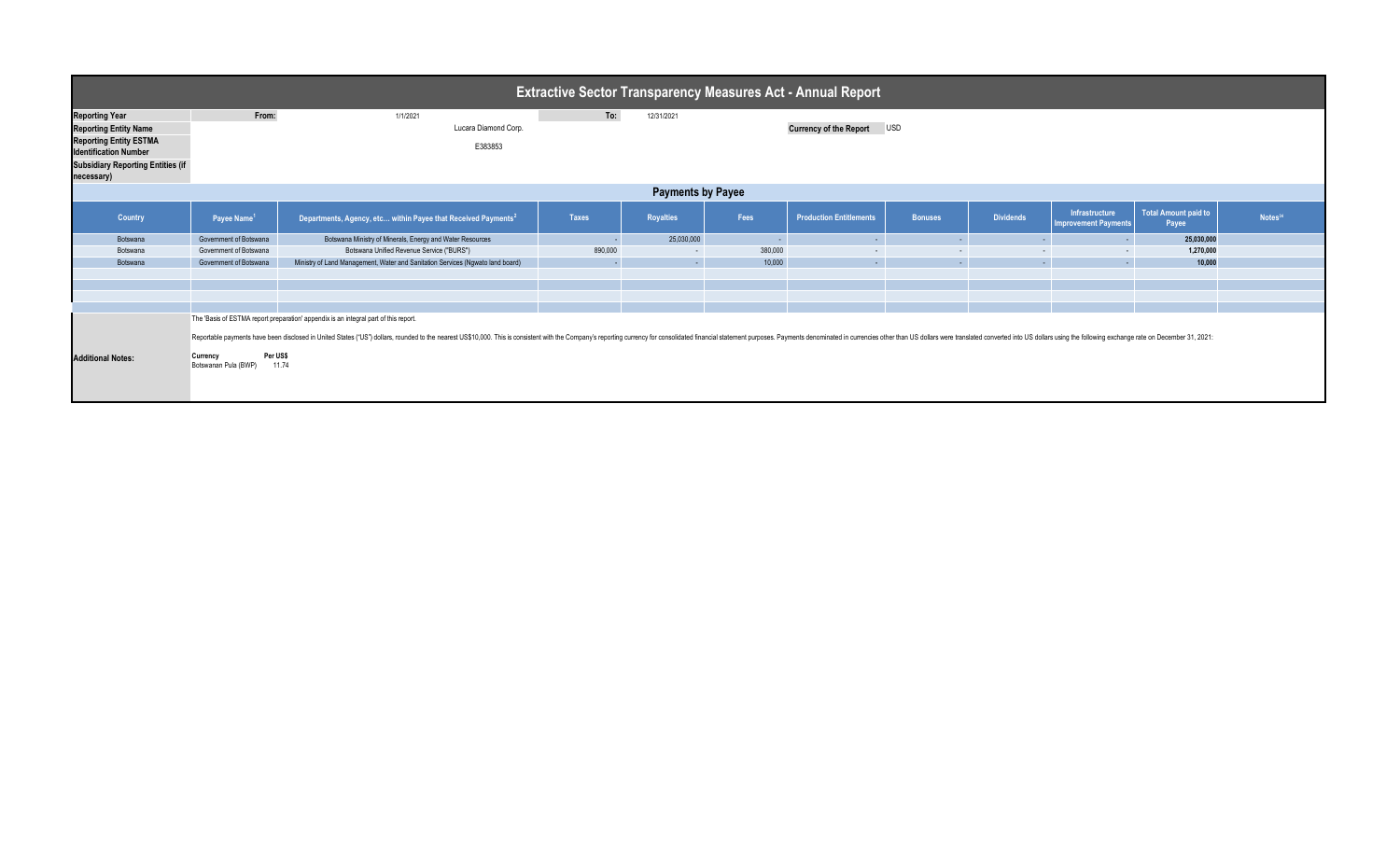| <b>Extractive Sector Transparency Measures Act - Annual Report</b>                                                                                                               |                                                                                                   |                                                                                               |                                        |            |                                                                                                                                                                                                                                 |                               |                      |                                               |                                 |                     |
|----------------------------------------------------------------------------------------------------------------------------------------------------------------------------------|---------------------------------------------------------------------------------------------------|-----------------------------------------------------------------------------------------------|----------------------------------------|------------|---------------------------------------------------------------------------------------------------------------------------------------------------------------------------------------------------------------------------------|-------------------------------|----------------------|-----------------------------------------------|---------------------------------|---------------------|
| <b>Reporting Year</b><br><b>Reporting Entity Name</b><br><b>Reporting Entity ESTMA</b><br><b>Identification Number</b><br><b>Subsidiary Reporting Entities (if</b><br>necessary) | From:                                                                                             | 1/1/2021                                                                                      | To:<br>Lucara Diamond Corp.<br>E383853 | 12/31/2021 |                                                                                                                                                                                                                                 | <b>Currency of the Report</b> | <b>USD</b>           |                                               |                                 |                     |
| <b>Payments by Project</b>                                                                                                                                                       |                                                                                                   |                                                                                               |                                        |            |                                                                                                                                                                                                                                 |                               |                      |                                               |                                 |                     |
| Country                                                                                                                                                                          | Project Name <sup>1</sup>                                                                         | <b>Taxes</b>                                                                                  | <b>Royalties</b>                       | Fees       | <b>Production Entitlements</b>                                                                                                                                                                                                  | <b>Bonuses</b>                | <b>Dividends</b>     | Infrastructure<br><b>Improvement Payments</b> | Total Amount paid by<br>Project | Notes <sup>23</sup> |
| Botswana                                                                                                                                                                         | Karowe Mine                                                                                       | 890,000                                                                                       | 25,030,000                             | 390,000    | $\sim$                                                                                                                                                                                                                          | $\sim$                        | <b>START COMPOSE</b> | $\sim 10$                                     | 26,310,000                      |                     |
| <b>Additional Notes:</b>                                                                                                                                                         | the following exchange rate on December 31, 2021:<br>Per US\$<br>Currency<br>Botswanan Pula (BWP) | The 'Basis of ESTMA report preparation' appendix is an integral part of this report.<br>11.74 |                                        |            | Reportable payments have been disclosed in United States ("US") dollars, rounded to the nearest US\$10,000. This is consistent with the Company's reporting currency for consolidated financial statement purposes. Payments de |                               |                      |                                               |                                 |                     |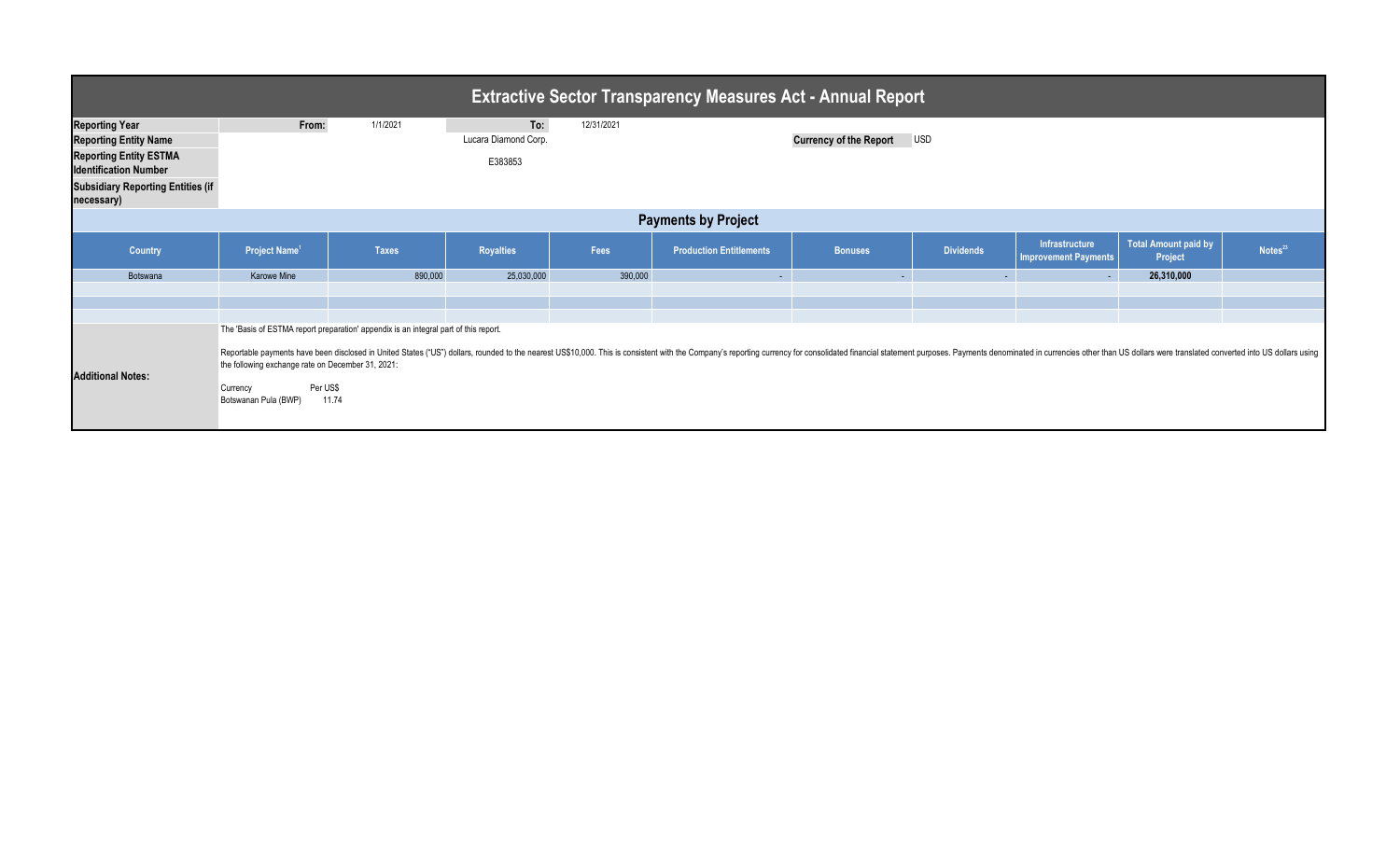

# BASIS OF ESTMA REPORT PREPARATION

## **INTRODUCTION**

This report was prepared in accordance with the Extractive Sector Transparency Measures Act ("ESTMA" or the "Act") issued by the Government of Canada. The information in this report was prepared by Lucara Diamond Corp. (the "Company") for the sole purpose of complying with the Company's obligations under ESTMA.

The information contained in this report is provided solely for the benefit of Natural Resources Canada ("NRCan") and in connection with the Company's obligations under the ESTMA. This report may not be used or relied upon by any other person or for any other purpose without the Company's express prior written consent.

#### **BASIS OF PREPARATION**

This report has been prepared in accordance with the requirements of the Act and the NRCan Technical Reporting Specifications. The following is a summary of definitions and judgments that we have made for the purpose of preparing the report.

## **REPORTING CURRENCY**

Reportable payments have been disclosed in United States ("US") dollars. This is consistent with the Company's reporting currency for consolidated financial statement purposes. Payments denominated in currencies other than US dollars were translated converted into US dollars using the following exchange rate on December 31, 2021 as permitted under ESTMA:

| Currency             | Per USS |  |
|----------------------|---------|--|
| Botswanan Pula (BWP) | 11.74   |  |

## **PAYEES**

For the purposes of the Act, a payee is:

- a) Any government in Canada or in a foreign state
- b) a body that is established by two or more governments
- c) any trust, board, commission, corporation or body or authority that is established to exercise or perform, or that exercises or performs, a power, duty or function of government for a government referred to in paragraph (a) or a body referred to in paragraph (b).

Payees include governments at any level, including national, regional, state, provincial, local, or municipal levels. Payees may include non-governmental entities if the benefit bestowed would have otherwise been provided by the government. Payees also include any government-owned or government-controlled entities that exercise or perform a power, duty or function of government. Aboriginal and indigenous groups and organizations may also be regarded as a payee under the Act.

The individual department, agency or other body of the payee that received the payment have been disclosed in the appropriate column of this report.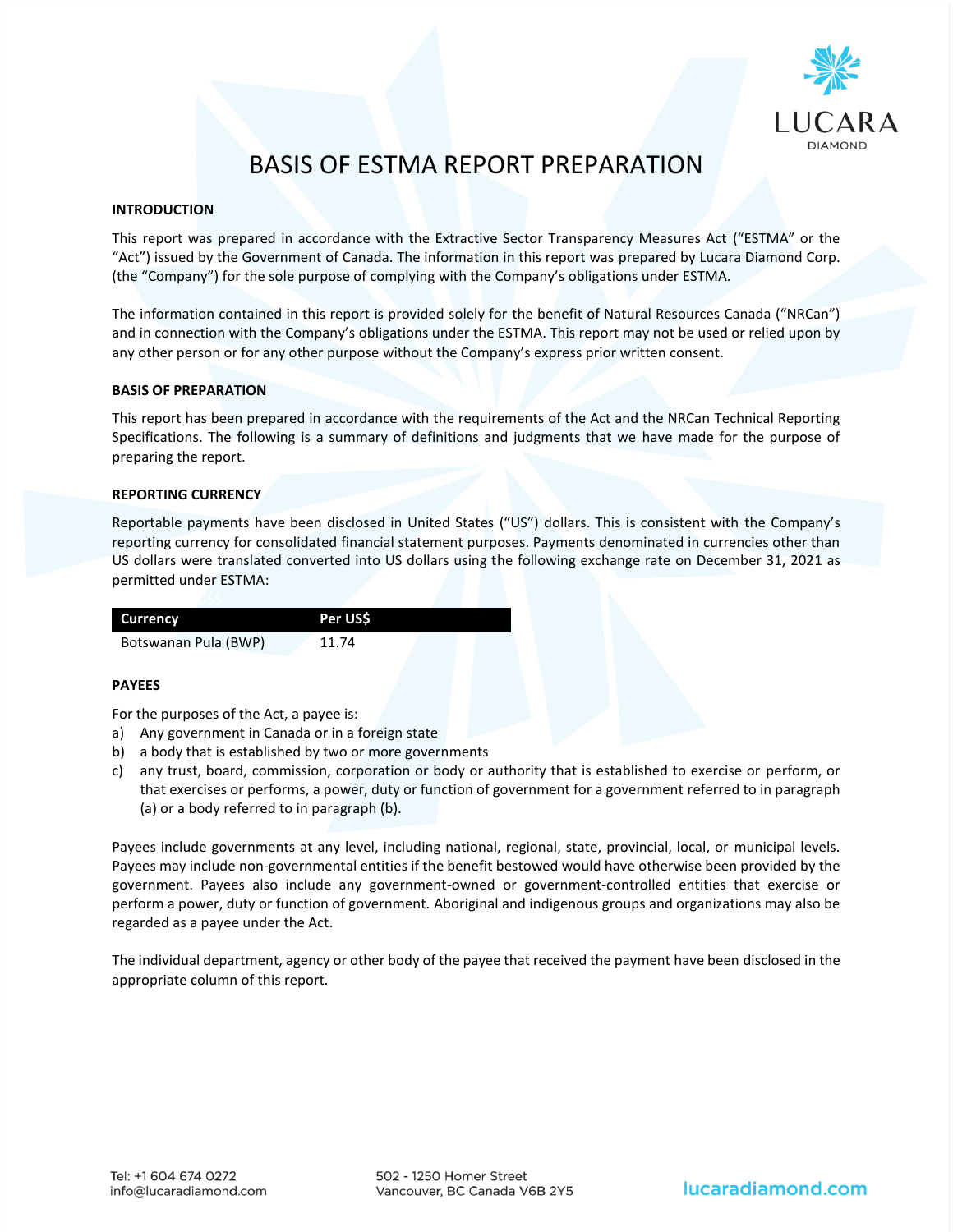## **REPORTABLE PAYMENTS**

Payments are reported on a net cash basis and have been reported in the period in which the payment was made. Payments to the "same payee", whether made as a single payment or a series of payments, that meet or exceed US\$78,740 (C\$100,000) in one category of payment are disclosed. Payments are rounded to the nearest \$10,000 but rounding was not used for determining reportable payments.

The Company did not make any reportable in-kind payments during the year ended December 31, 2021.

**Taxes:** This category consists of taxes paid to governments based on income, profit or production in relation to the commercial development of minerals. The following are not included in total payments to governments:

- Consumption tax, such as value-added, excise or customs tax;
- Personal income tax;
- Withholding taxes paid to third parties for goods or services noting that withholding taxes for tax obligations of the group that relate to the commercial development of minerals are included in this report;
- Taxes which were offset by credits; or
- Other taxes that do not relate to the commercial development of minerals, such as payroll tax, stamp tax and personal asset tax.

**Royalties:** This category consists of royalties paid to governments relating to the commercial development of minerals.

**Fees:** This category consists of fees paid to governments relating to the commercial development of minerals, such as permit and license fees. This does not include amounts paid in the ordinary course of commercial transactions in exchange for services provided by governments, such as utilities paid at market rates.

**Production entitlements:** This category includes payments made to governments relating to a share of production under production sharing agreements. There were no production entitlements payments made to governments for the year ended December 31, 2021.

**Bonuses**: This category includes signing, discovery, production and any other type of bonuses paid to governments. There were no bonus payments made to governments for the year ended December 31, 2021.

**Dividends:** This category consists of dividends paid to governments on shares given in lieu of a bonus, production entitlements, royalties or other fees. This does not include dividends paid to governments as an ordinary shareholder. There were no dividends paid to governments for the year ended December 31, 2021.

**Infrastructure improvement payments:** Infrastructure improvements are payments for the construction of infrastructure, such as public roads, libraries, and hospital facilities and do not include infrastructure improvement payments that relate primarily to the operational purposes of the Company.

The Company makes voluntary cash and in-kind social contributions (which include construction of local infrastructure that istransferred to government entities) for the benefit of communities in areas where the Company conducts operations. These social payments are not made pursuant to any conditions for the Company being able to conduct its operations and the nature, timing and extent of the contributions are at the Company's discretion.

As such, there were no reportable infrastructure improvement payments made to governments for the year ended December 31, 2021.